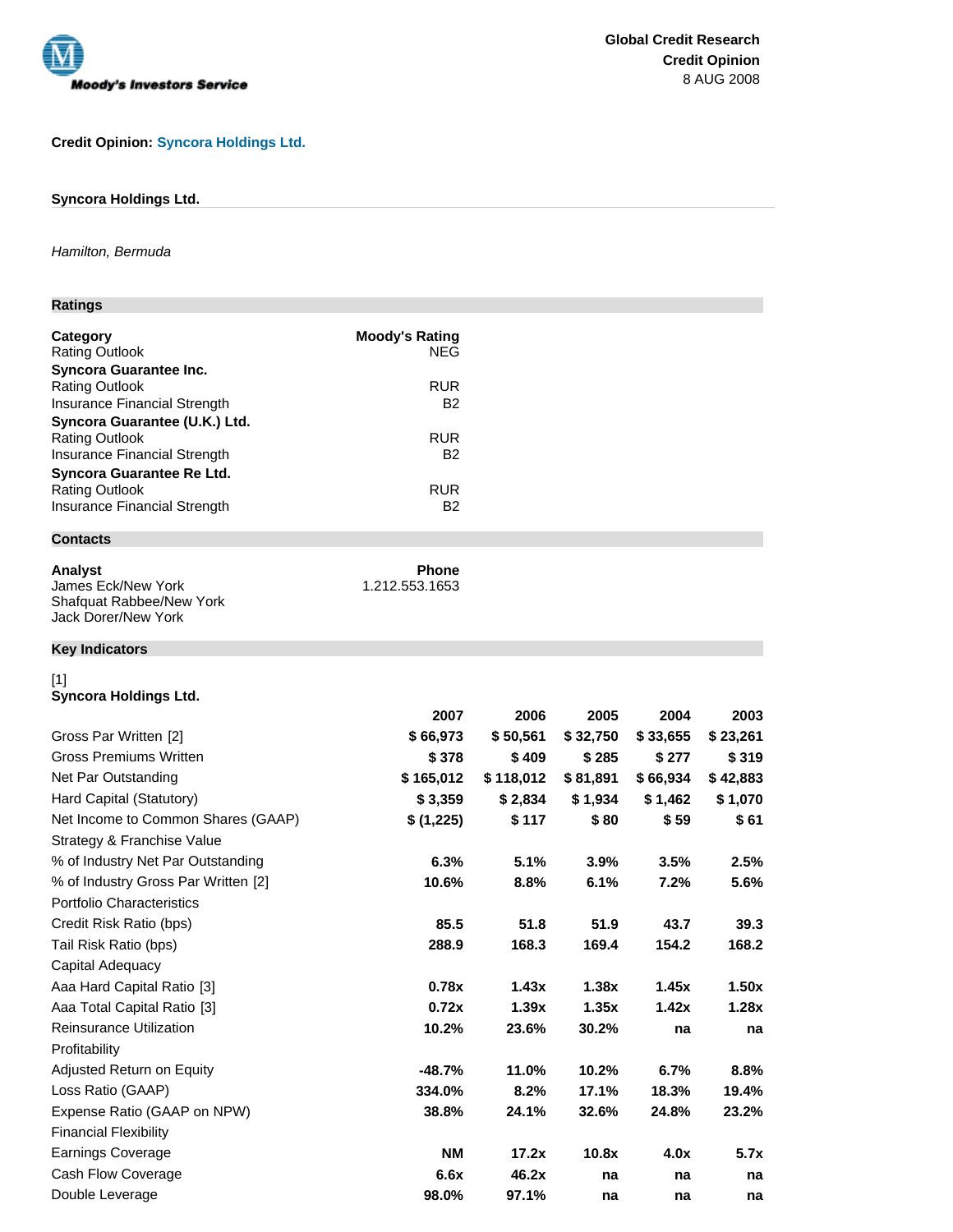[1] Dollar Amounts in Millions [2] Excludes reinsurance gross par written [3] as of March 31, 2008, estimated Aaa capital adequacy ratios were 0.61x (hard capital ratio) and 0.53x (total capital ratio)

#### **Opinion**

### **SUMMARY RATING RATIONALE**

Moody's B2 insurance financial strength ratings (on review for possible upgrade) on the operating subsidiaries of Syncora Holdings Ltd. (formerly Security Capital Assurance Ltd), including Syncora Guarantee Inc. ("SG" formerly XL Capital Assurance Inc.) and Syncora Guarantee Re Ltd. ("SG Re" - formerly XL Financial Assurance Ltd.)("SCA Group") reflect the group's weakened capital position due to incurred losses among mortgage-related exposures, including direct RMBS and ABS CDOs, which could experience significant additional losses under stress scenarios. The proximity of SG and SG Re to minimum regulatory capital requirements relative to our estimations of expected case losses heightens concerns related to capital adequacy. This development has also adversely impacted the company's franchise value, as SCA is not currently writing new business, as well as its profitability and financial flexibility. The company has not been able to raise new capital in recent months and its access to capital is currently impaired.

On July 28, 2008, SCA announced that it has reached an agreement with XL Capital Ltd ("XL") providing for the termination, elimination or commutation of certain reinsurance, guarantees and other agreements with XL and its affiliates in return for a payment by XL of \$1.775 billion in cash and 8 million shares of XL Class A ordinary shares. SCA also announced it has reached an agreement with Merrill Lynch & Co., Inc. for the termination of eight credit default swaps on ABS CDOs written by SG in return for a \$500 million cash payment to Merrill Lynch. Following the closing of these transactions on August 5, 2008, Moody's placed the insurance financial strength ratings of SG and SG Re on review for possible upgrade.

Syncora Holdings Ltd. (NYSE: SCA), based in Hamilton, Bermuda, is a holding company whose primary operating subsidiaries, SG and SG Re, provide credit enhancement and protection products to the public finance and structured finance markets throughout the United States and internationally. As of March 31, 2008, SCA Group had net par outstanding of approximately \$155 billion.

#### **Credit Strengths**

Key credit strengths for SCA include:

- Recent agreement with XL Capital Ltd to terminate/commute various reinsurance arrangements and guarantees provides meaningful additional claims-paying resources.

- Recent agreement with Merrill Lynch to commute 8 CDS contracts on ABS CDOs eliminates significant tail loss contribution and improves capital adequacy position

- Excluding mortgage-related exposures, well-diversified insured portfolio with nominal liquidity needs
- Ability to pay claims over an extended period of time

#### **Credit Challenges**

Key credit challenges for SCA include:

- Weakened capital position resulting from losses among RMBS and ABS CDO exposures
- Proximity of SG and SG Re to minimum regulatory capital requirements
- Future strategic direction of the firm is uncertain
- Sensitivity of insurance portfolio to credit cycle and some large single-name exposures
- Current access to capital is impaired

#### **Rating Outlook**

On August 6, 2008, Moody's placed the B2 insurance financial strength ratings of SG and SG Re on review for possible upgrade. In the same rating action, Moody's confirmed the debt and preferred stock ratings of SCA with a negative outlook. The review for possible upgrade on the insurance financial strength ratings of SG and SG Re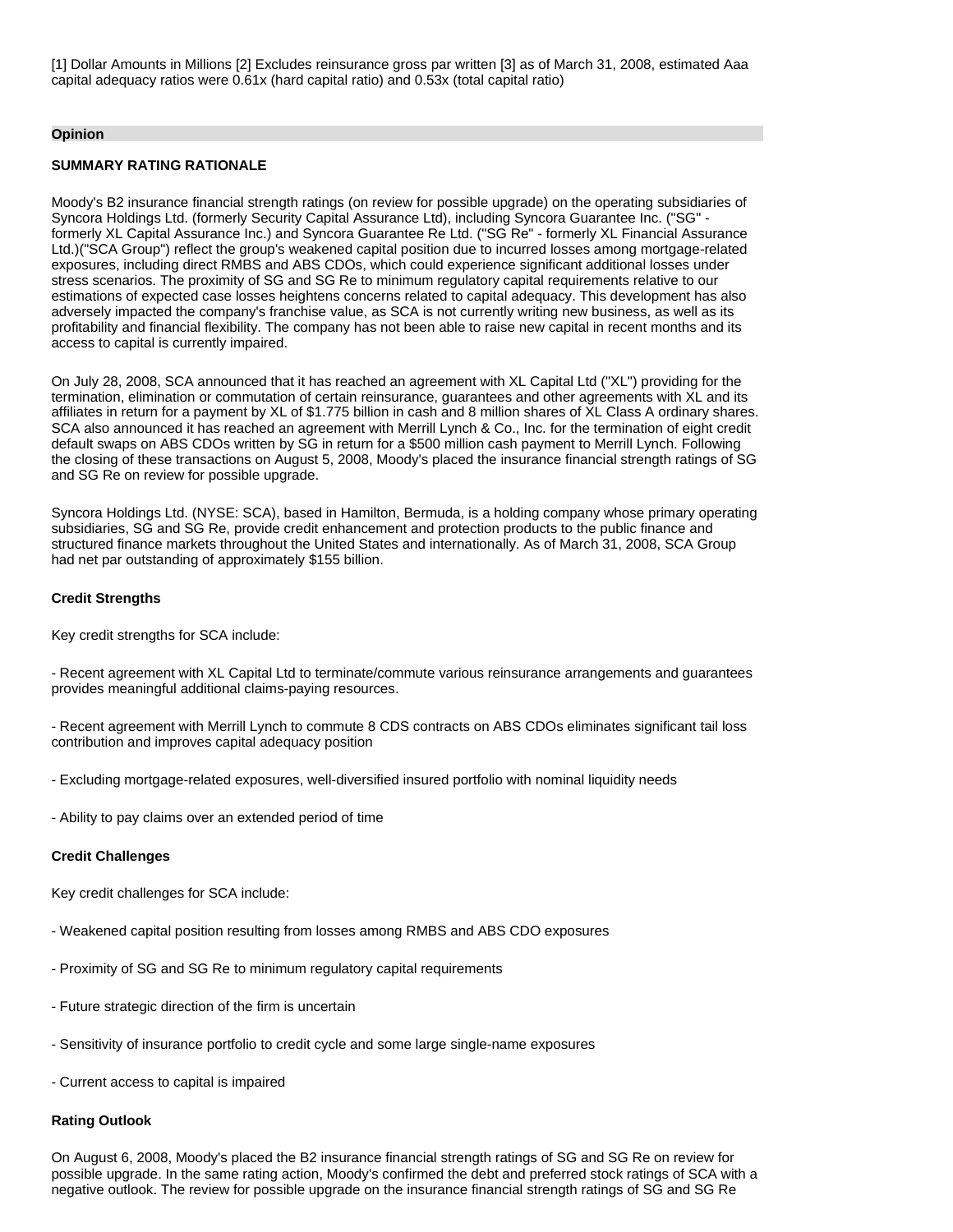reflects the significant improvement to SCA's capital adequacy position and upward pressure on the ratings following the successful completion of the aforementioned transactions with XL and Merrill Lynch. However, Moody's stated that the insurance financial strength ratings are likely to remain non-investment grade at the conclusion of our rating review given the continued uncertainty with respect to SCA's remaining mortgage-related exposures and currently impaired franchise.

In the case of SCA's commutation agreement with Merrill, the negotiated settlement has some elements that are typically associated with a distressed exchange, though such a determination is ultimately a matter of judgment, and depends on the specific circumstances of the guarantor as well as the amount of the settlement compared to the economic value of the hedge.

### **What Could Change the Rating - Up**

The following factors could result in an upgrade:

- The ability of the company to restructure certain mortgage-related ABS CDO exposures that results in the mitigation of modeled tail loss volatility

- Injection of capital from current or outside investors or through the commutation of certain reinsurance arrangements

### **What Could Change the Rating - Down**

The following factors could result in a downgrade:

- Failure to remain in compliance with all regulatory capital requirements (minimum capital and single risk/aggregate risk limits)

- Hard and total capital ratios (measured at a confidence level consistent with a B2 rating) falling below 1.3x, without corrective action)

- Increased stress loss assumption parameters for mortgage-related risks

### **Recent Results and Developments**

For the three months ended March 31, 2008, SCA recorded a net loss available to common shareholders of \$97 million. As of March 31, 2008, SCA had shareholders' equity of approximately \$348 million.

### **DETAILED RATING CONSIDERATIONS**

Moody's rates SG and SG Re B2 for insurance financial strength, which is six notches below the Baa2 rating produced by Moody's unadjusted rating scorecard (for additional details, please refer to the "other credit considerations" section, below).

### **Insurance Financial Strength Rating**

The key factors currently influencing the rating and outlook are:

Factor 1 - Franchise Value and Strategy: < Baa

Moody's adjusts SCA's scorecard rating for this factor downward to < Baa from Aa. Prior to the onset of the US residential mortgage crisis, SCA had made significant strides in improving its market position in the industry, but the company's weakened capital position has resulted in the company not writing new business, which adversely impacts its franchise value. The company's significant losses arising from ABS CDOs indicates that risk management controls failed to fully identify and avoid potential risks in this segment of the portfolio, resulting in a qualitative assessment relating to management, governance and risk management oversight indicative of a Baarated company.

#### Factor 2 - Portfolio Characteristics: Baa

Moody's adjusts SCA's scorecard rating for this factor downward to Baa from A. SCA's 1Q2008 credit risk and tail risk ratios of 165 basis points and 370 basis points, respectively, are now much higher than more typical levels in the past due to increased modeled losses among mortgage-related exposures. As calculated by Moody's, SCA's non-investment grade insured portfolio exposures approximated 9% at year-end 2007, largely due to significant downward credit rating migration among RMBS and ABS CDO exposures.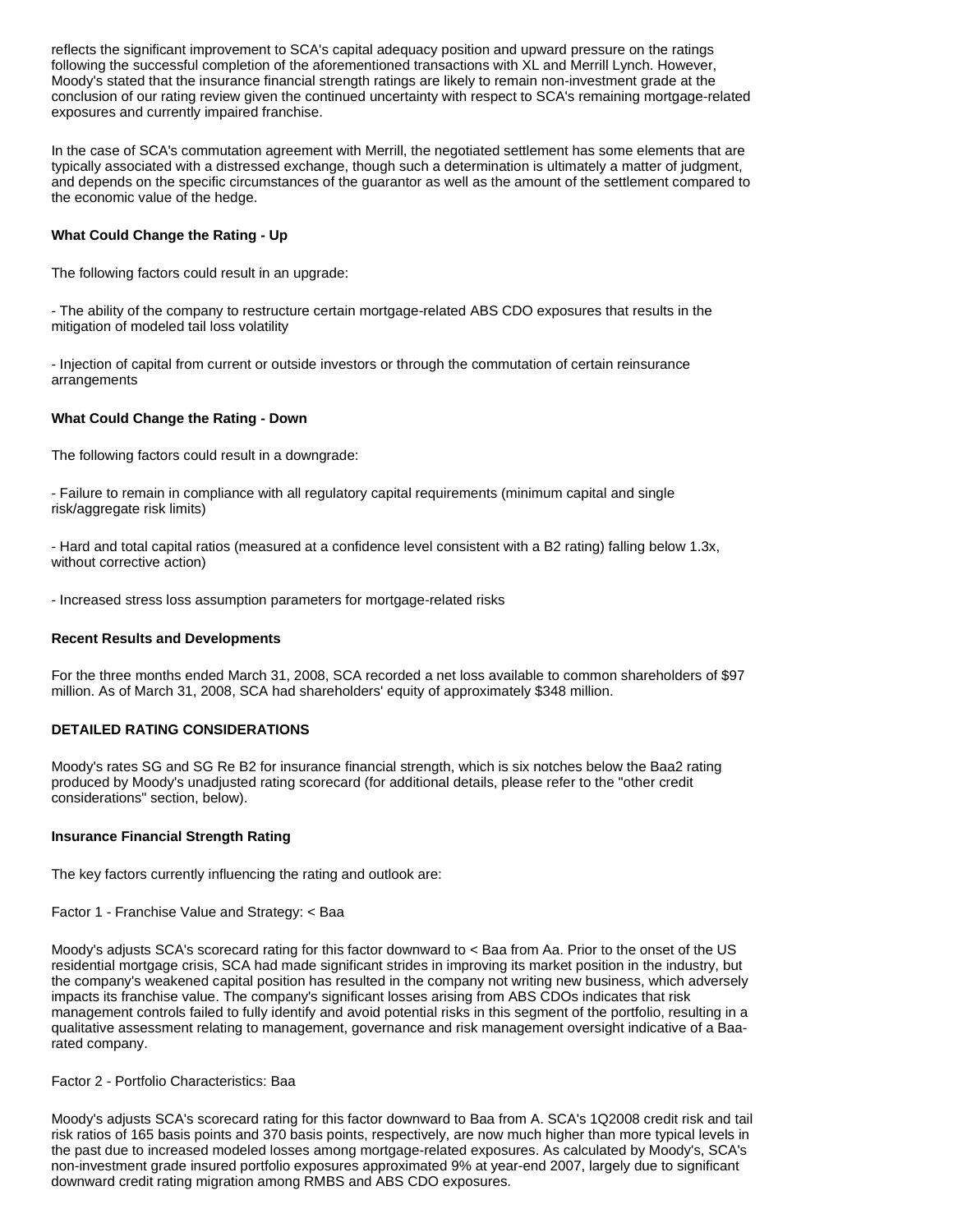Factor 3 - Capital Adequacy: < Baa

SCA Group's estimated 1Q2008 Aaa total capital ratio, at 0.53x, is consistent with a target 1.3x capital adequacy ratio in the single-B category. The company's capital adequacy ratios could be volatile over the near to intermediate term if mortgage-related exposures deteriorate beyond current stress case expectations. Moody's notes that the company also has significant exposure to the Jefferson Country Alabama Sewer system, which is currently facing financial stress, and could result in losses for SCA during 2008. SCA's reinsurance utilization was 10.2% at year-end 2007.

Factor 4 - Profitability: < Baa

During 2007, SCA posted an operating ROE of approximately -48.7% due to significant incurred losses among mortgage-related exposures, primarily second lien RMBS and ABS CDOs. This figure excludes after-tax unrealized mark to market losses on the company's credit derivative portfolio, since such losses do not necessarily indicate economic losses (though they may be indicative of credit deterioration among certain CDS exposures). Here, Moody's expects continued volatility in reported GAAP net income due to unrealized mark to market losses on CDS.

Factor 5 - Financial Flexibility: < Baa

Moody's adjusts SCA's financial flexibility in the scorecard downward to non-investment grade, reflecting the company's impaired access to the capital markets and prospective earnings and fixed charge coverage metrics that have been adversely impacted by incurred losses among mortgage-related exposures. SCA has elected to omit dividends on its holding company preference shares.

### **Other Considerations**

The B2 insurance financial strength ratings of SG and SG Re are six notches below the Baa2 rating produced for SCA Group by Moody's unadjusted rating scorecard. The difference is primarily due to the downward adjustments made due to the group's greatly diminished franchise value and its impaired financial flexibility.

### **Rating Factors**

### **Syncora Holdings Ltd.**

| <b>Financial Strength Rating Scorecard [1]</b>                                       | Aaa          | Aa    | A     | <b>Baa</b>   | < Baa   Score |          | [2]Adjusted<br><b>Score</b> |
|--------------------------------------------------------------------------------------|--------------|-------|-------|--------------|---------------|----------|-----------------------------|
|                                                                                      |              |       |       |              |               |          |                             |
| Strategy & Franchise Value (25%)                                                     |              |       |       |              |               | Aa       | < Baa                       |
| % of Industry Net Par Outstanding                                                    |              | 6.3%  |       |              |               |          |                             |
| % of Industry Gross Par Written [3]                                                  | 10.6%        |       |       |              |               |          |                             |
| Moody's Adjusted Book Value/Book Value                                               | 1.90x        |       |       |              |               |          |                             |
| <b>Client Concentration</b><br>Management, Governance & Risk Management<br>Oversight | $\mathbf{x}$ |       |       | $\mathbf{x}$ |               |          |                             |
| Portfolio Characteristics (20%)                                                      |              |       |       |              |               | A        | Baa                         |
| Credit Risk Ratio [4]                                                                |              |       |       | 165.0        |               |          |                             |
| Tail Risk Ratio [4]                                                                  |              |       | 370.0 |              |               |          |                             |
| l% Below Investment Grade                                                            |              |       | 9.0%  |              |               |          |                             |
| IS (WCL > 10% of HC) / HC                                                            | 16%          |       |       |              |               |          |                             |
| Capital Adequacy (30%)                                                               |              |       |       |              |               | $ <$ Baa | $<$ Baa                     |
| Hard Capital Ratio [4]                                                               |              |       |       |              | X             |          |                             |
| Total Capital Ratio [4]                                                              |              |       |       |              | X             |          |                             |
| Par Reinsured                                                                        |              | 10.2% |       |              |               |          |                             |
| <b>Profitability (15%)</b>                                                           |              |       |       |              |               | < Baal   | < Baa                       |
| Return on Equity - 3 year average                                                    |              |       |       |              | $-9.2%$       |          |                             |
| Loss Ratio (SAP) - 3-year average                                                    |              |       |       |              | 119.8%        |          |                             |